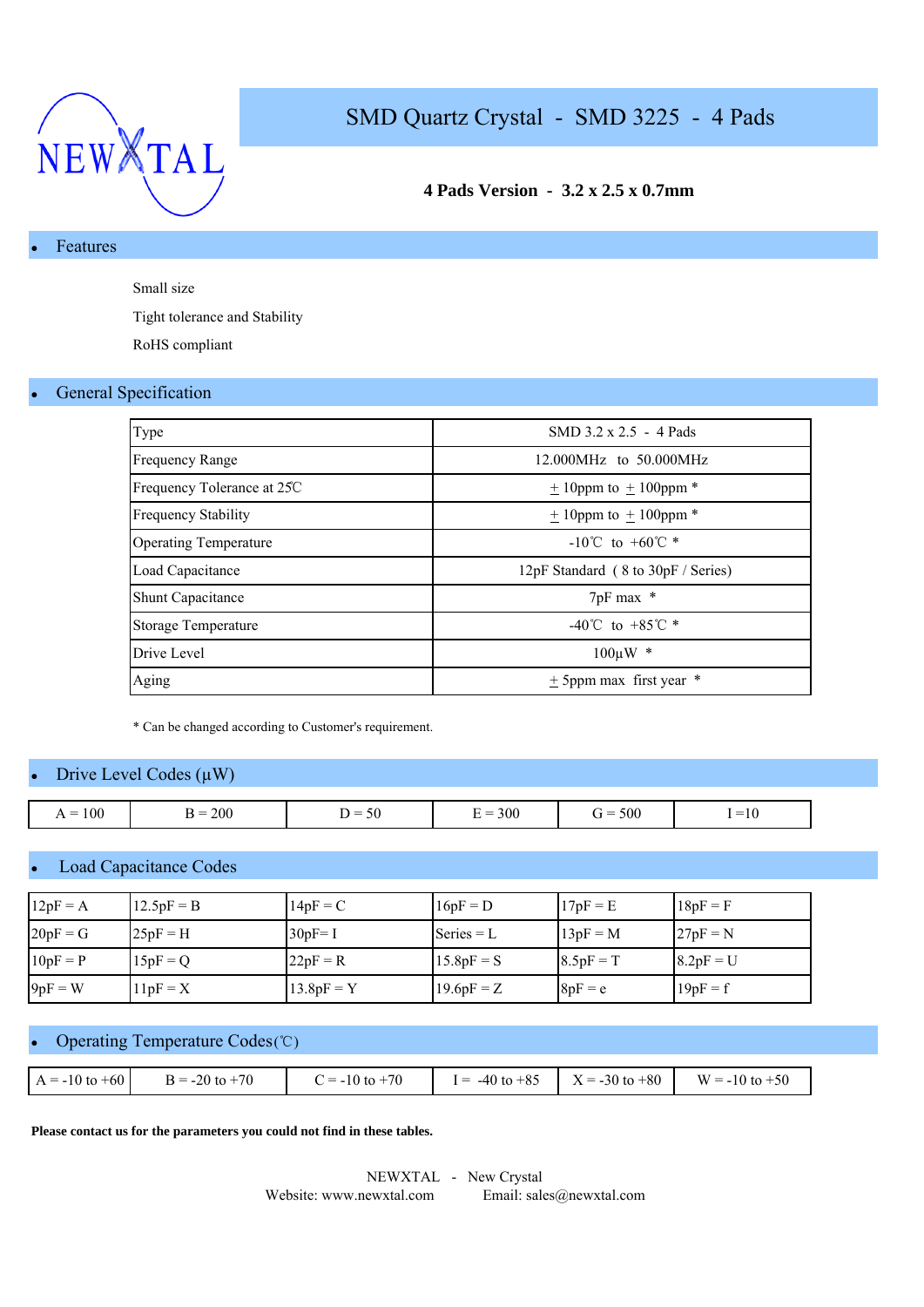| • Frequency Tolerance $&$ Frequency Stability Codes (ppm) |              |           |           |            |          |  |  |  |  |  |  |
|-----------------------------------------------------------|--------------|-----------|-----------|------------|----------|--|--|--|--|--|--|
|                                                           |              |           |           |            |          |  |  |  |  |  |  |
| $P = \pm 10$                                              | $S = \pm 20$ | $T = +30$ | $U = +50$ | $V = +100$ | $W = +5$ |  |  |  |  |  |  |

# Frequency Stability vs. Operating Temperature

|                                             | $\pm 10$ ppm | $± 20$ ppm | $\pm 30$ ppm | $± 50$ ppm | $± 100$ ppm |
|---------------------------------------------|--------------|------------|--------------|------------|-------------|
| $-10^{\circ}$ C - +60 $^{\circ}$ C          | ۰.           | ( • )      |              | $(\cdot)$  | $(\cdot)$   |
| $-10^{\circ}$ C - +70 $^{\circ}$ C          | $(\bullet)$  | ( • ا      |              | $(\cdot)$  | $(\cdot)$   |
| $-20^{\circ}\text{C} - +70^{\circ}\text{C}$ | $(\bullet)$  | ۰۱.        |              |            | $(\cdot)$   |
| $-40^{\circ}$ C - +85 $^{\circ}$ C          |              |            | ∩            |            | $\odot$     |

⊙ Available ● Standard

## ESR (Series Resistance Rs) vs Standard Frequency, Vibration Mode & Codes

| <b>Typical Frequency Range</b> | <b>ESR Max</b> | Code | Vibration Mode | Code |
|--------------------------------|----------------|------|----------------|------|
| (MHz)                          | $(\Omega)$     |      |                |      |
| 12.000 - 12.999                | 120            | e    | AT Fund        | A    |
| 13.000 - 15.999                | 100            | b    | AT Fund        | A    |
| 16.000 - 29.999                | 80             | 0    | AT Fund        |      |
| $30.000 - 39.999$              | 60             |      | AT Fund        | A    |
| $40.000 - 50.000$              | 50             | ↑    | AT Fund        |      |
| $25.000 - 30.000$              | 40             |      | AT Fund        |      |

Remark: ESR can be adjusted to other frequencies than typical mentioned. In such case, please approach Company for verification.

## **Marking**

#### **NEW(Company Brand)**

**Frequency + Date code ( Year Code + Month Code )** 

Year Code:

| 2001 | 2002 | 2003 | 2004 | 2005 | 2006 | 2007 | 2008 | 2009 | 2010 | 2011 | 2012 |
|------|------|------|------|------|------|------|------|------|------|------|------|
|      | -    | -    |      |      |      |      |      |      | 10   | . .  | . .  |

#### Month Code:

| Jan            | Feb. | Mar    | <b>Contract Contract Contract Contract</b><br>April | May | June | July | Aug.              | $\sim$ $\sim$<br>Sept | Oct | Nov                  | Dec |
|----------------|------|--------|-----------------------------------------------------|-----|------|------|-------------------|-----------------------|-----|----------------------|-----|
| $\overline{1}$ |      | -<br>◡ | ∸                                                   | -   |      | ີ    | $\sim$ $\sim$<br> |                       |     | <b>The Sec</b><br>17 |     |

**For Example: NEW**

**25YM**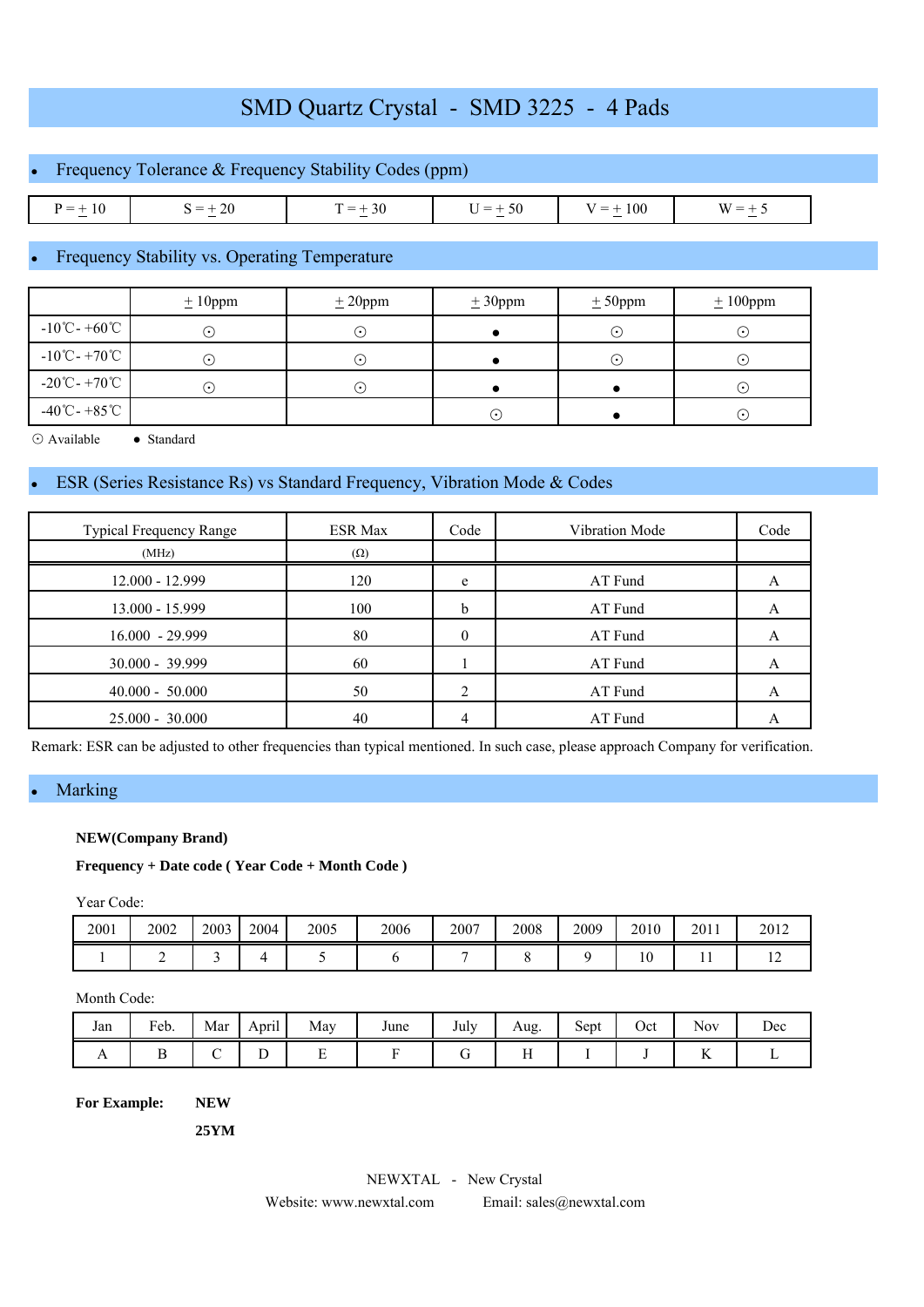# Ordering Information

| <b>SMD</b>            | Terminal   | Size        | Drive<br>Level | Load<br>Capacitance | Operating<br>Temperature | Frequency<br>Tolerance | Frequency<br>Stability | <b>ESR</b> | Vibration<br>Mode | Frequency | Lead-free | Packing     |
|-----------------------|------------|-------------|----------------|---------------------|--------------------------|------------------------|------------------------|------------|-------------------|-----------|-----------|-------------|
|                       |            |             | $(\mu W)$      | (pF)                | $(\mathcal{C})$          | (ppm)                  | (ppm)                  | $(\Omega)$ |                   | (MHz)     |           |             |
| <b>SMD</b><br>Crystal | $1=4$ Pads | $E=3.2x2.5$ |                | See Tables          |                          |                        |                        |            |                   |           | LF        | TR          |
|                       |            |             | 100            | 16                  | $-10$ to $+60$           | $\pm 10$               | $\pm 10$               | 80         | AT Fund           |           | Lead-free | Tape & reel |
| S                     | 1          | Е           | А              | D                   | Α                        | P                      | ${\bf P}$              | 0          | А                 |           | LF        | TR          |

#### **For Example: S1EADAPP0A-26.000MLF/TR**

#### **Dimensions**





Pin Connection

- 1# Crystal
- 2# Connected with a cover

3# Crystal

4# Connected with a cover

Top view



Pad layout



Bottom view

Side view

in mm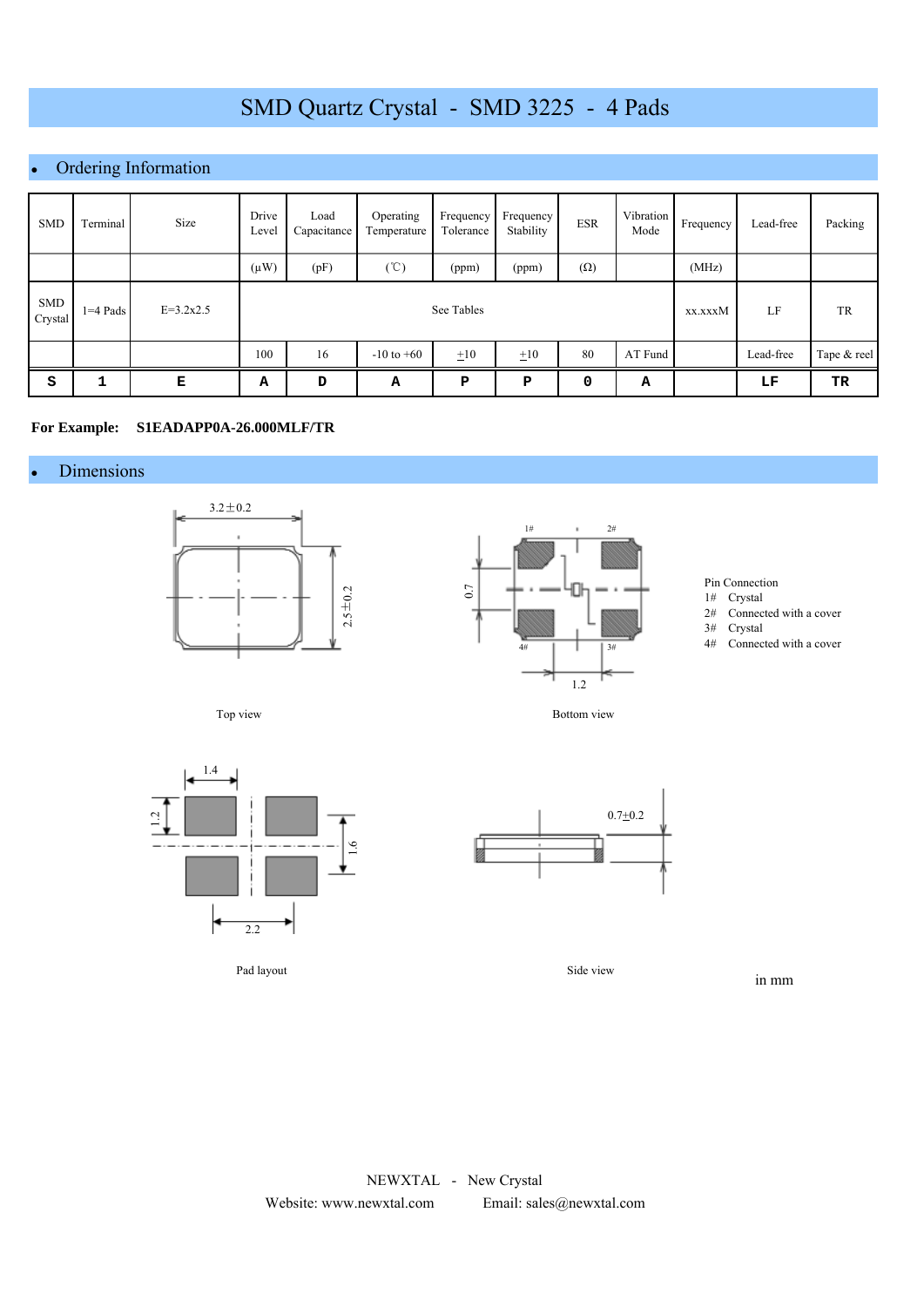**Taping Specification** 





 $K0=1.4 \pm 0.1$ 



\* Reel Quantity: 3,000pcs

in mm